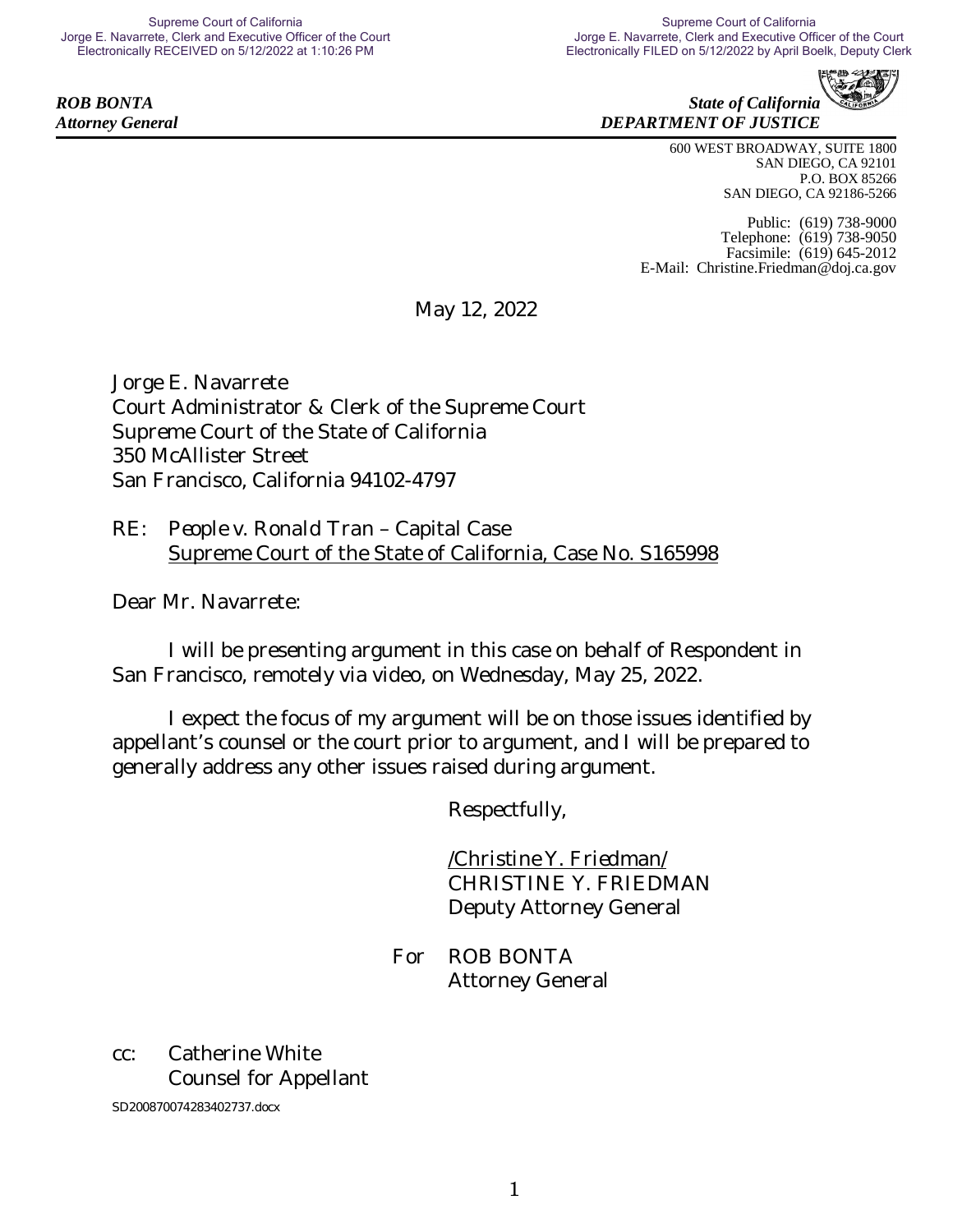## **DECLARATION OF ELECTRONIC SERVICE AND SERVICE BY U.S. MAIL**

Case Name: **People v. Tran, Ronald**

No.: **S165998**

I declare:

I am employed in the Office of the Attorney General, which is the office of a member of the California State Bar, at which member's direction this service is made. I am 18 years of age or older and not a party to this matter. I am familiar with the business practice at the Office of the Attorney General for collecting and processing electronic and physical correspondence. In accordance with that practice, correspondence placed in the internal mail collection system at the Office of the Attorney General is deposited with the United States Postal Service with postage thereon fully prepaid that same day in the ordinary course of business. Correspondence that is submitted electronically is transmitted using the TrueFiling electronic filing system. Participants who are registered with TrueFiling will be served electronically. Participants in this case who are not registered with TrueFiling will receive hard copies of said correspondence through the mail via the United States Postal Service or a commercial carrier.

On May 12, 2022, I electronically served the attached **RESPONDENT'S FOCUS LETTER** by transmitting a true copy via this Court's TrueFiling system.

I declare under penalty of perjury under the laws of the State of California and the United States of America the foregoing is true and correct and that this declaration was executed on May 12, 2022, at San Diego, California.

N. Rodriguez Declarant for eFiling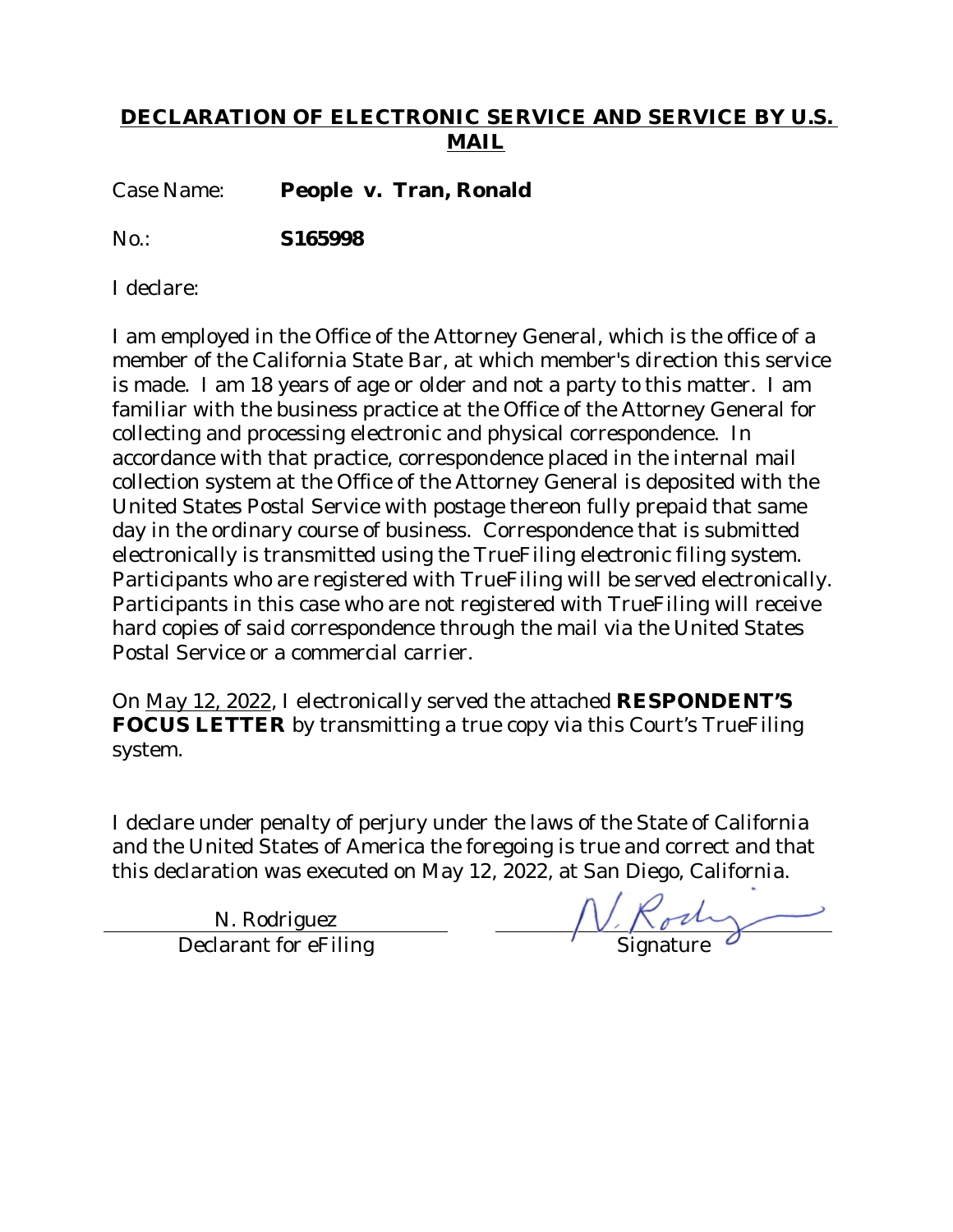Because one or more of the participants in this case have not registered with the Court's TrueFiling system or are unable to receive electronic correspondence, on May 12, 2022, a true copy thereof enclosed in a sealed envelope has been placed in the internal mail collection system at the Office of the Attorney General at 600 West Broadway, Suite 1800, P.O. Box 85266, San Diego, CA 92186-5266, addressed as follows:

The Honorable William R. Froeberg Judge Orange County Superior Court Central Justice Center 700 Civic Center Drive West Department C40 Santa Ana, CA 92701

I declare under penalty of perjury under the laws of the State of California and the United States of America the foregoing is true and correct and that this declaration was executed on May 12, 2022, at San Diego, California.

C. Chavez

C. Chavez<br>Declarant for U.S. Mail Signature

SD2008700742 83407527.docx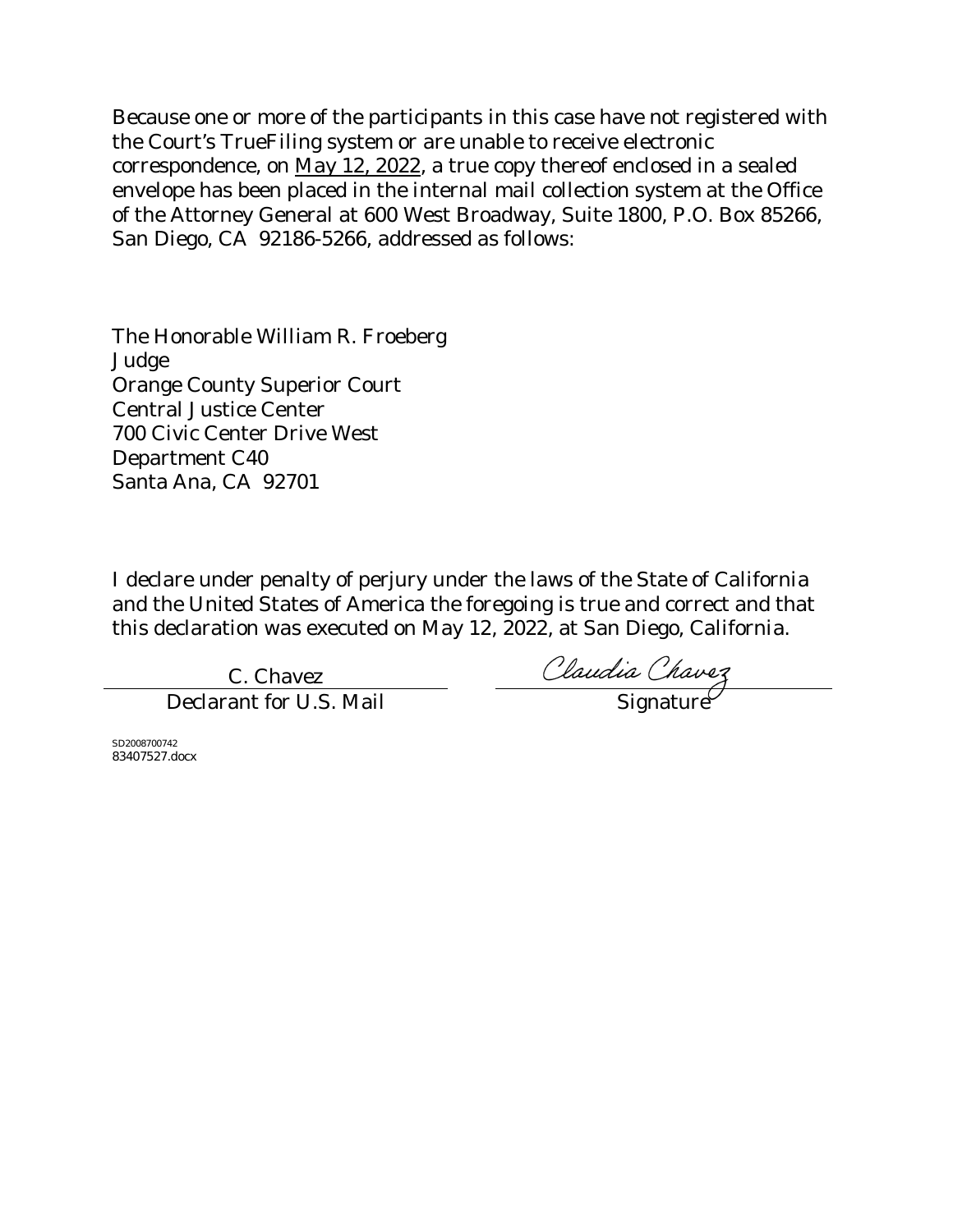#### **STATE OF CALIFORNIA**

Supreme Court of California

# *PROOF OF SERVICE*

# **STATE OF CALIFORNIA**

Supreme Court of California

Case Name:**PEOPLE v. TRAN (RONALD)**

#### Case Number:**S165998**

Lower Court Case Number:

- 1. At the time of service I was at least 18 years of age and not a party to this legal action.
- 2. My email address used to e-serve: **Christine.Friedman@doj.ca.gov**
- 3. I served by email a copy of the following document(s) indicated below:

Title(s) of papers e-served:

| <b>Filing</b>  | <b>Title</b>              |
|----------------|---------------------------|
| <b>vpe</b>     | <b>Document</b>           |
| LETTF<br>. E.N | Respondent's focus letter |

Service Recipients:

| <b>Person Served</b>                                                                                        | <b>Email Address</b>              | <b>Type</b> | Date /<br><b>Time</b>             |
|-------------------------------------------------------------------------------------------------------------|-----------------------------------|-------------|-----------------------------------|
| Wesley Van Winkle<br>Attorney at Law<br>129907                                                              | tacitus@pacbell.net               | le-         | 5/12/2022<br>Serve 1:10:26<br>PM  |
| Natalie Rodriguez<br>Department of Justice, Office of the Attorney General-San Diego                        | Natalie.Rodriguez@doj.ca.gov      | le-         | 5/12/2022<br>Serve 1:10:26<br>PM  |
| Attorney Attorney General - San Diego Office<br>Court Added                                                 | sdag.docketing@doj.ca.gov         | e-          | 5/12/2022<br>Serve 1:10:26<br>PM  |
| Karen Hamilton<br>Office of the State Public Defender                                                       | karen.hamilton@ospd.ca.gov        | le-         | 5/12/2022<br>Servel1:10:26<br>PM  |
| Jolie Lipsig<br>Office of the State Public Defender<br>104644                                               | $\vert$ jolie.lipsig@ospd.ca.gov  | le-         | 5/12/2022<br>Serve 1:10:26<br>PM  |
| Attorney Attorney General - San Diego Office<br>Holly Wilkens, Supervising Deputy Attorney General<br>88835 | Holly. Wilkens@doj.ca.gov         | e-          | 5/12/20221<br>Serve 1:10:26<br>PМ |
| Office Office Of The District Attorney<br><b>Writs and Appeals</b>                                          | Appellate@da.ocgov.com            | le-         | 5/12/20221<br>Serve 1:10:26<br>PM |
| Christine Friedman<br>Office of the Attorney General<br>186560                                              | Christine. Friedman@doj.ca.gov e- |             | 5/12/2022<br>Serve 1:10:26<br>PM  |
| Catherine White<br>Law Office of Catherine White, APC<br>193690                                             | white193690@gmail.com             | e-          | 5/12/2022<br>Serve 1:10:26<br>PM  |